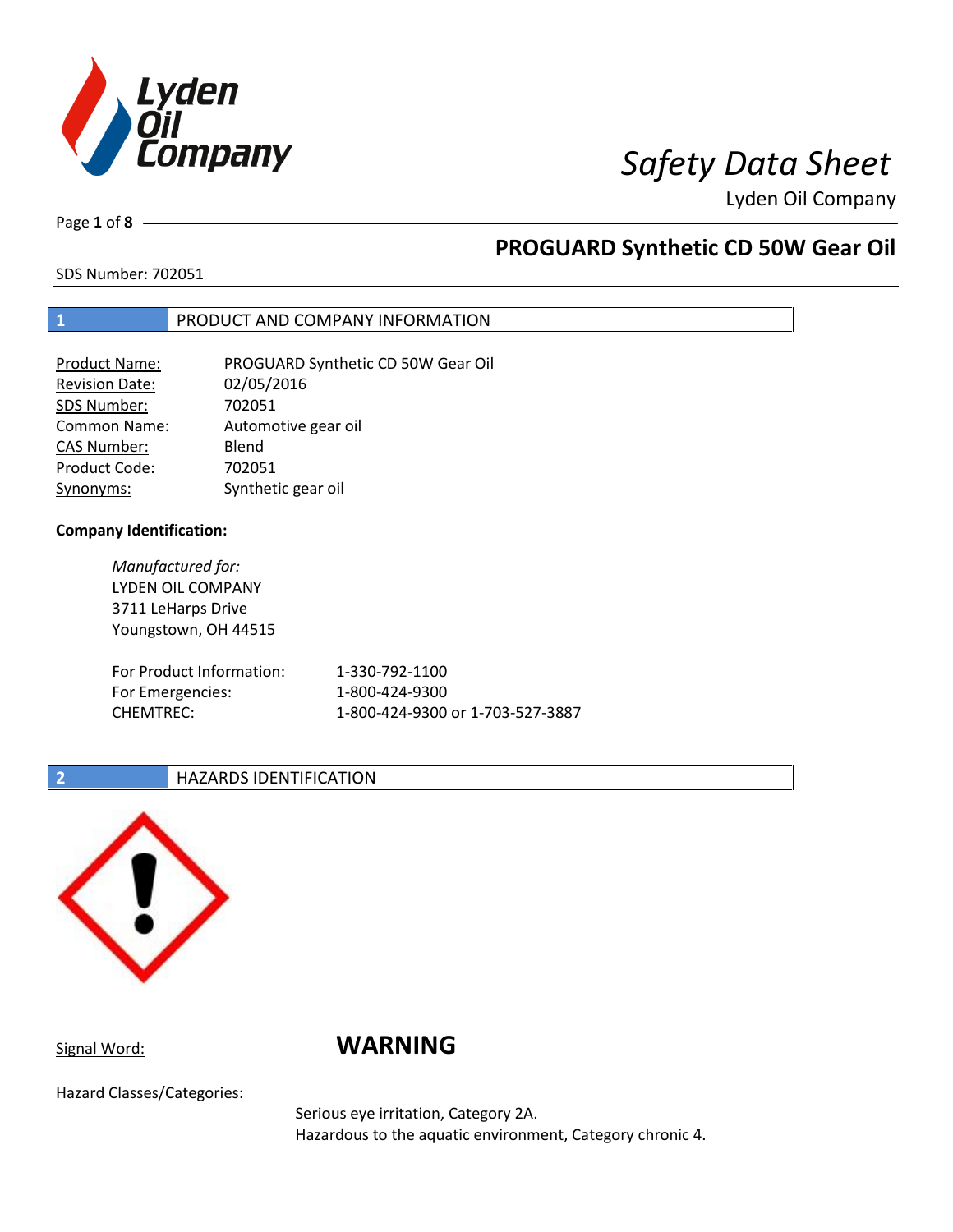

| Page 2 of $8 -$           |                                                                       |
|---------------------------|-----------------------------------------------------------------------|
|                           | <b>PROGUARD Synthetic CD 50W Gear Oil</b>                             |
| <b>SDS Number: 702051</b> |                                                                       |
| Hazard Statement(s):      |                                                                       |
|                           | H319: Causes serious eye irritation.                                  |
|                           | H413: May cause long lasting effects to aquatic life.                 |
| Precaution Statement(s):  |                                                                       |
|                           | P101: If medical advice is needed, have product container or label at |
|                           | hand.                                                                 |
|                           | P102: Keep out of reach of children.                                  |
|                           | P103: Read label before use.                                          |
|                           | P305+351+338: IF IN EYES: Rinse cautiously with water for several     |
|                           | minutes. Remove contact lenses if present and easy to $do$ – continue |
|                           | rinsing.                                                              |
|                           | P273: Avoid release to the environment.                               |
|                           |                                                                       |

Other Hazard Statement(s):

-NFPA Ratings: Health  $= 1$  $Fire = 1$ Reactivity  $= 0$ 

Repeated exposure may cause skin dryness or cracking.

### **3** COMPOSITION / INFORMATION ON INGREDIENTS

Ingredients:

*Mixture of the substances listed below with nonhazardous additions.*

| <b>Chemical Name</b>                | <b>CAS Number</b> | Percentage  |
|-------------------------------------|-------------------|-------------|
| Synthetic base oil                  | Proprietary       | 50-60       |
| Polybutene                          | 9003-29-6         | $10$        |
| Mineral oil                         | Proprietary       | $10 - 20$   |
| Diisodecyl adipate                  | 27178-16-1        | $5 - 10$    |
| Alkyl adipate                       | Proprietary       | $0.1 - 0.3$ |
| Alkoxylated long chain alkyl amine  | Proprietary       | $0.1 - 0.3$ |
| Phosphorus acid salt                | Proprietary       | $0.1 - 0.3$ |
| Alkyl alkoxy amine                  | Proprietary       | $0.0 - 0.1$ |
| Long chain alkyl dithio thiadiazole | Proprietary       | $0.0 - 0.1$ |
| Poly long chain alkyl methacrylate  | Proprietary       | $1 - 5$     |
| Alkyl methacrylate                  | Proprietary       |             |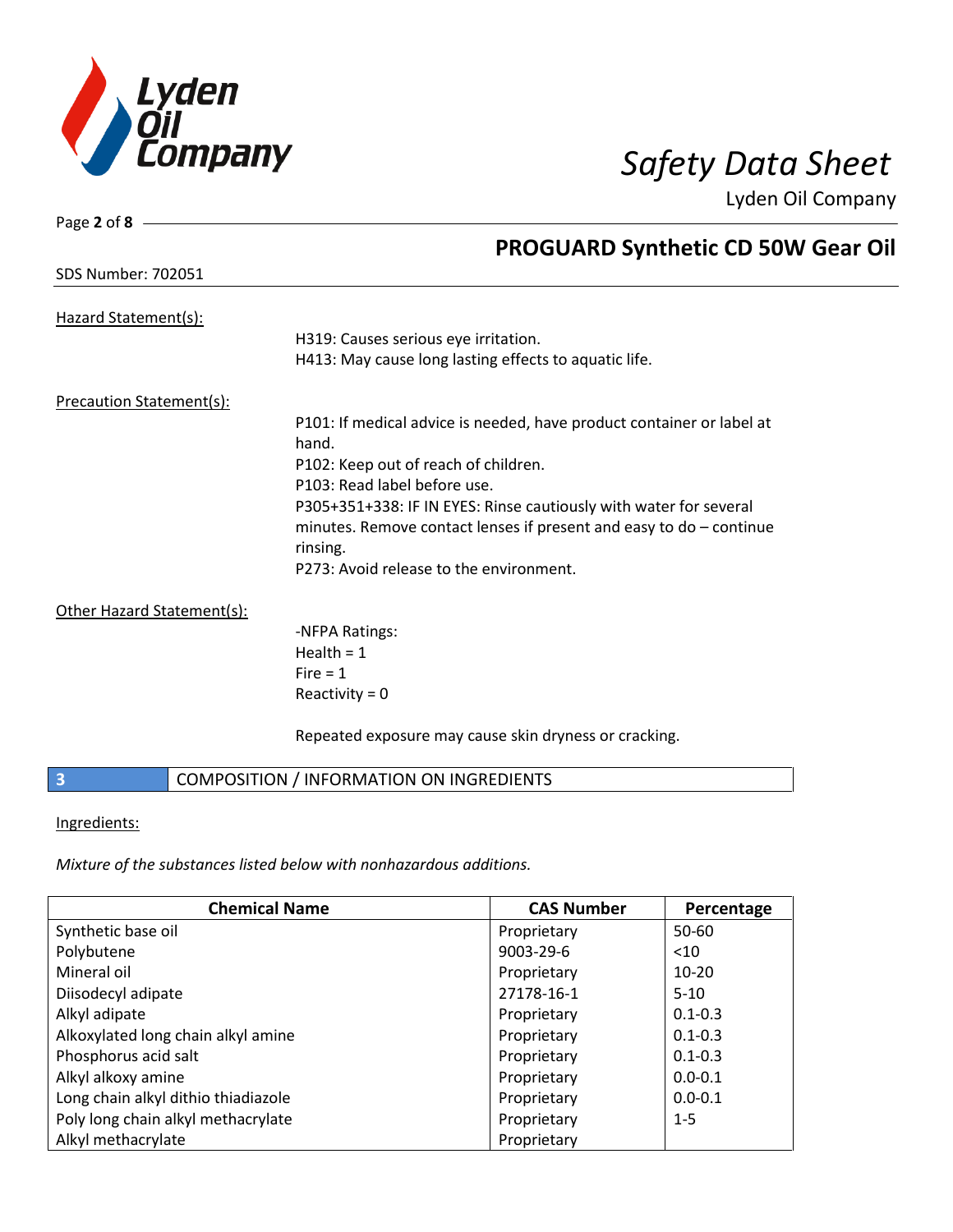

Page **3** of **8**

## **PROGUARD Synthetic CD 50W Gear Oil**

SDS Number: 702051

*\*Any concentration shown as a range is to protect confidentiality or is due to batch variation.*

| $\overline{4}$              | <b>FIRST AID MEASURES</b>                     |                                                                                                                   |
|-----------------------------|-----------------------------------------------|-------------------------------------------------------------------------------------------------------------------|
|                             | Description of First Aid Measures:            |                                                                                                                   |
| Inhalation:                 | obtain medical attention.                     | If symptoms develop, move victim to fresh air. If symptoms persist,                                               |
| Skin Contact:               |                                               | Wash with soap and water. Remove contaminated clothing and wash<br>before reuse. Get medical attention if needed. |
| Eye Contact:                |                                               | Rinse opened eye for several minutes under running water. If<br>symptoms persist, consult medical attention.      |
| Ingestion:                  | attention.                                    | Rinse mouth with water. If symptoms develop, obtain medical                                                       |
|                             | Symptoms and Effects, both acute and delayed: | No further relevent data available.                                                                               |
| <b>Recommended Actions:</b> |                                               | Treat symptomatically. Call a doctor or poison<br>control center for guidance.                                    |
| 5                           | FIRE FIGHTING MEASURES                        |                                                                                                                   |
|                             | Recommended Fire-Extinguishing Equipment:     | Dry chemical, carbon dioxide, foam, or water spray                                                                |

is recommended. Water or foam may cause frothing of materials heated above 212°F/100°C. Carbon dioxide can displace oxygen. Use caution when applying carbon dioxide in confined spaces.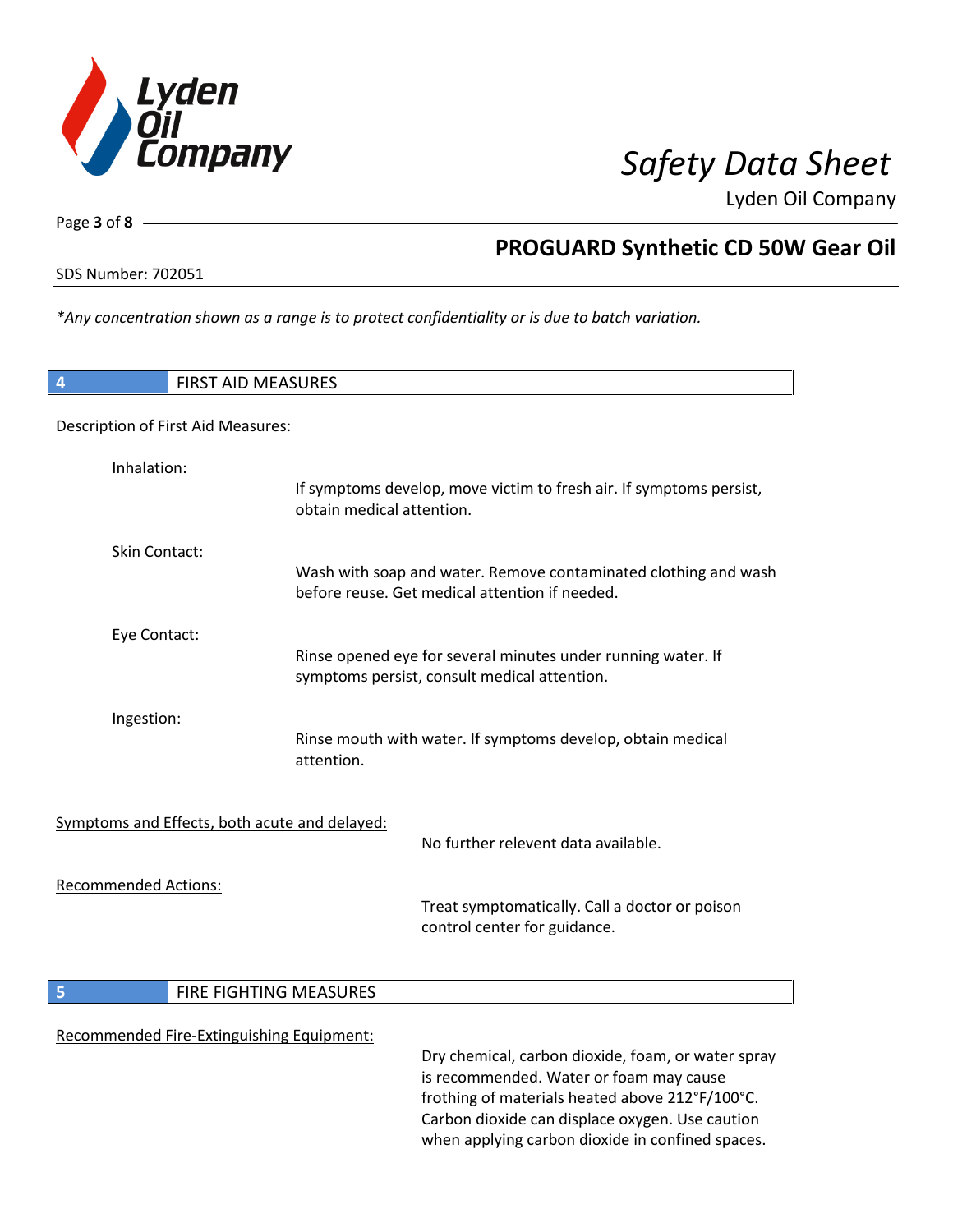

| Page 4 of $8 -$                                |                                                                                                        |
|------------------------------------------------|--------------------------------------------------------------------------------------------------------|
|                                                | <b>PROGUARD Synthetic CD 50W Gear Oil</b>                                                              |
| SDS Number: 702051                             |                                                                                                        |
|                                                | Simultaneous use of foam and water on the same<br>surface is to be avoided as water destroys the foam. |
| Possible Hazards During a Fire:                |                                                                                                        |
|                                                | Hazardous combustion products may include: A                                                           |
|                                                | complex mixture of airborne solid and liquid                                                           |
|                                                | particulates and gases (smoke). Carbon monoxide.                                                       |
|                                                | Unidentified organic and inorganic compounds.                                                          |
| Recommendations to Firefighters:               | Proper protective equipment including breathing<br>apparatus.                                          |
| $6\phantom{1}6$<br>ACCIDENTAL RELEASE MEASURES |                                                                                                        |
| <b>Personal Precautions:</b>                   |                                                                                                        |
|                                                | Avoid contact with skin, eyes, and clothing.                                                           |
|                                                | Keep away from sources of ignition.                                                                    |
| <b>Emergency Procedures:</b>                   |                                                                                                        |
|                                                | Contain spilled material, collect in suitable and                                                      |
|                                                | properly labeled containers.                                                                           |
| <b>Environmental Precautions:</b>              |                                                                                                        |
|                                                | Do not allow to reach sewage system or any water                                                       |
|                                                | course.                                                                                                |
|                                                | Do not allow to enter ground waters.                                                                   |
| Cleanup Procedures:                            |                                                                                                        |
|                                                | Pick up excess with inert absorbant material.                                                          |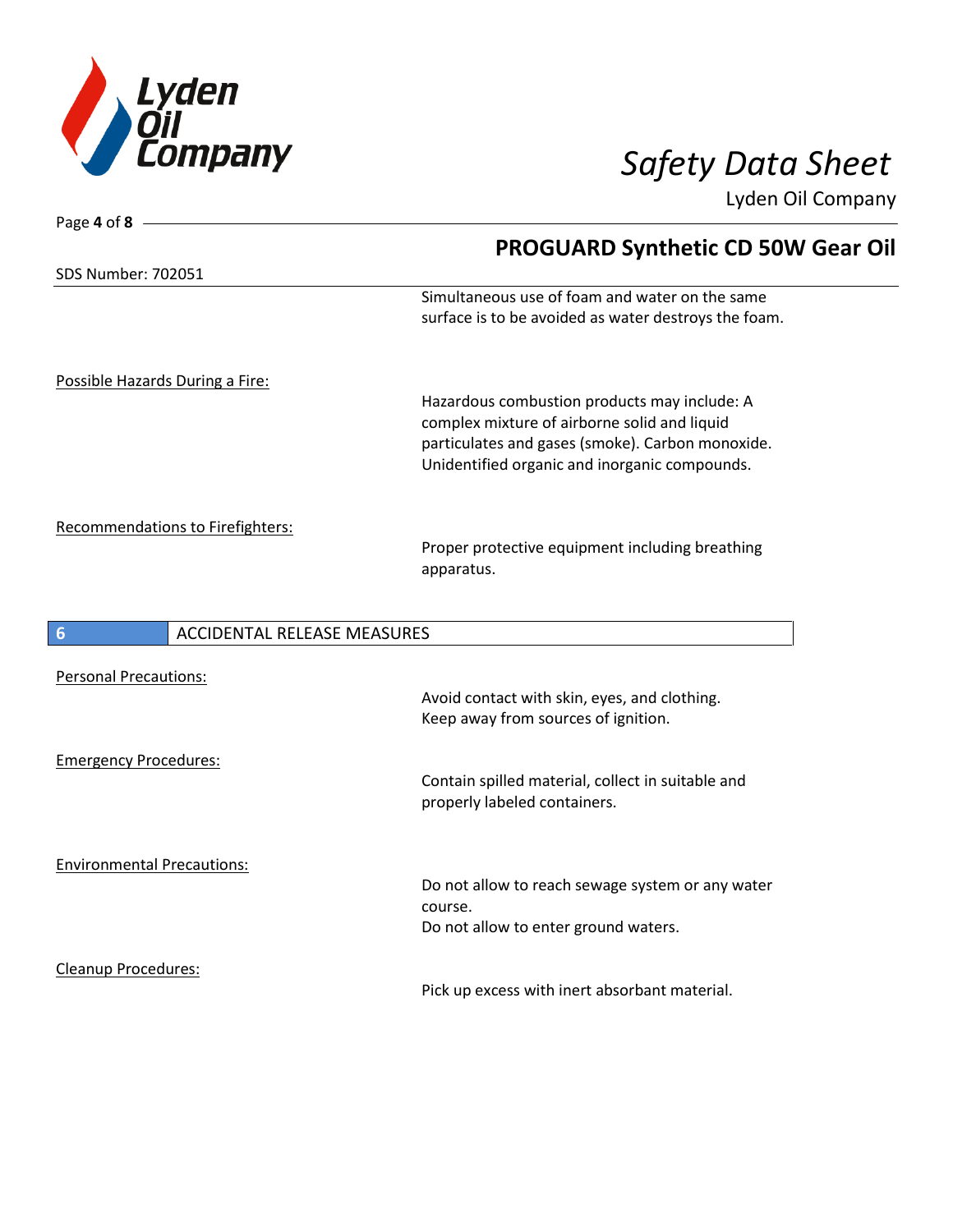

Melting Point: Case Communication and Data not available Boiling Point: Case Communication of a Data not available Boiling Range: The Communication of Data not available Flash Point: >250° C / >482° F Evaporation Rate: Data not available Flammability: Data not available Flammability Limits: Data not available

**PROGUARD Synthetic CD 50W Gear Oil**

Lyden Oil Company

SDS Number: 702051

Page **5** of **8**

 $\overline{\phantom{a}}$ 

| $\overline{7}$                 | <b>HANDLING AND STORAGE</b>      |                                                                |
|--------------------------------|----------------------------------|----------------------------------------------------------------|
|                                |                                  |                                                                |
| <b>Handling Precautions:</b>   |                                  |                                                                |
|                                |                                  | Handle with care and avoid spillage on the floor.              |
|                                |                                  | Do not cut, weld, drill, grind, braze, or solder<br>container. |
|                                |                                  |                                                                |
| <b>Storage Requirements:</b>   |                                  |                                                                |
|                                |                                  | Keep container tightly sealed.                                 |
|                                |                                  | Keep away from sources of ignition.                            |
|                                |                                  |                                                                |
|                                |                                  |                                                                |
| 8                              |                                  | EXPOSURE CONTROLS / PERSONAL PROTECTION                        |
|                                |                                  |                                                                |
| <b>Exposure Limits:</b>        |                                  |                                                                |
|                                | No data available.               |                                                                |
| <b>Engineering Controls:</b>   |                                  |                                                                |
|                                |                                  | All ventilation should be designed in accordance               |
|                                |                                  | with OSHA standard (29 CFR 1910.94).                           |
|                                |                                  |                                                                |
| Personal Protective Equipment: |                                  |                                                                |
|                                |                                  | Wash hands before breaks and at the end of work.               |
|                                |                                  | Use safety glasses and gloves.                                 |
|                                |                                  |                                                                |
|                                |                                  |                                                                |
| 9                              | PHYSICAL AND CHEMICAL PROPERTIES |                                                                |
| Color:                         |                                  | Amber                                                          |
| Physical State:                |                                  | Liquid                                                         |
| Odor:                          |                                  | Data not available                                             |
| Odor Threshold:                |                                  | Data not available                                             |
| pH:                            |                                  | Data not available                                             |
|                                |                                  |                                                                |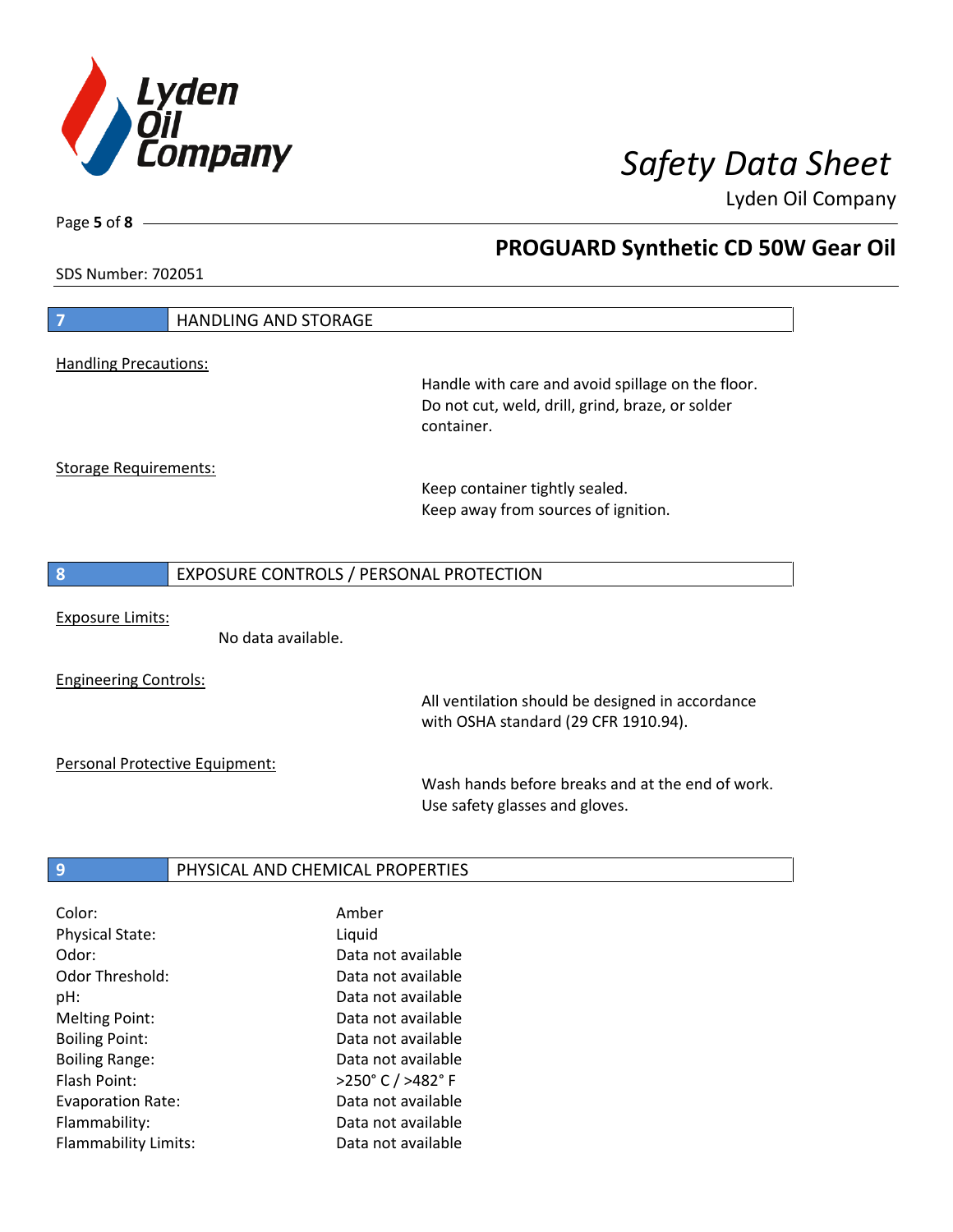

# Page **6** of **8**

I

## **PROGUARD Synthetic CD 50W Gear Oil**

### SDS Number: 702051

| Vapor Pressure:                   | Data not available                           |
|-----------------------------------|----------------------------------------------|
| Vapor Density:                    | Data not available                           |
| <b>Relative Density:</b>          | Data not available                           |
| Solubilities:                     | Insoluble in water                           |
| <b>Partition Coefficient:</b>     | Data not available                           |
| Auto-Ignition Temperature:        | Data not available                           |
| <b>Decomposition Temperature:</b> | Data not available                           |
| Viscosity:                        | 18 mm <sup>2</sup> /sec (kinematic at 100°C) |

| 10                             | STABILITY AND REACTIVITY |                                                                  |
|--------------------------------|--------------------------|------------------------------------------------------------------|
| Stability:                     |                          | Stable under normal conditions.                                  |
| Reactivity:                    |                          | Not reactive under normal conditions.                            |
| <b>Conditions to Avoid:</b>    |                          | Extreme temperature, sparks, open flame, and<br>direct sunlight. |
| <b>Hazardous Reactions:</b>    |                          | No known hazardous reactions.                                    |
| <b>Incompatible Materials:</b> |                          | No further relevant information available.                       |
| <b>Decomposition Products:</b> |                          | Hazardous decomposition products are not<br>expected to form.    |

### **11** TOXICOLOGICAL INFORMATION

### Routes of Exposure:

Skin and eye contact are the primary routes of exposure although exposure may occur following accidental ingestion.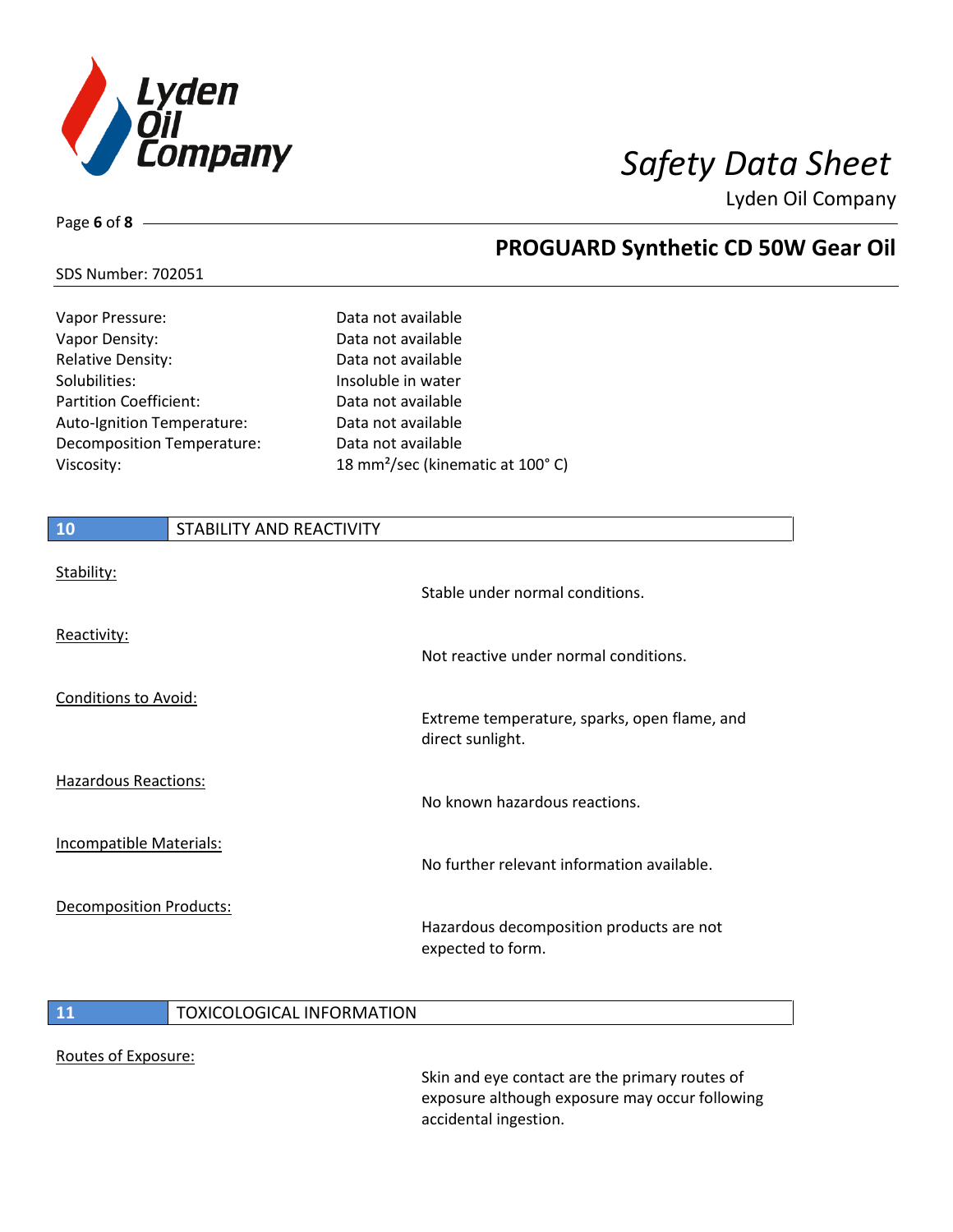

Page **7** of **8**

Lyden Oil Company

|                                           | <b>PROGUARD Synthetic CD 50W Gear Oil</b>                                                   |
|-------------------------------------------|---------------------------------------------------------------------------------------------|
| <b>SDS Number: 702051</b>                 |                                                                                             |
| <b>Exposure Effects:</b>                  | Repeated skin contact may cause dermatitis or an<br>oil acne.                               |
| <b>Measures of Toxicity:</b>              | No test data available.                                                                     |
| Carcinogenic/Mutagenic Precautions:       | Non-carcinogenic and not expected to be<br>mutagentic.                                      |
| 12<br><b>ECOLOGICAL INFORMATION</b>       |                                                                                             |
| <b>Ecological Precautions:</b>            | Avoid exposing to the environment.                                                          |
| <b>Ecological Effects:</b>                | No specific environmental or aquatic data available.                                        |
| <b>DISPOSAL CONSIDERATIONS</b><br>13      |                                                                                             |
| Disposal Methods:                         | Dispose of waste material in accordance with all<br>local, state, and federal requirements. |
| Disposal Containers:                      | Use properly approved container for disposal.                                               |
| <b>Special Precautions:</b>               | Do not flush to surface waters or drains.                                                   |
| <b>TRANSPORT INFORMATION</b><br><b>14</b> |                                                                                             |

UN Number: Data not available UN Shipping Name: Data not available Transport Hazard Class: Data not available Packing Group: Data not available